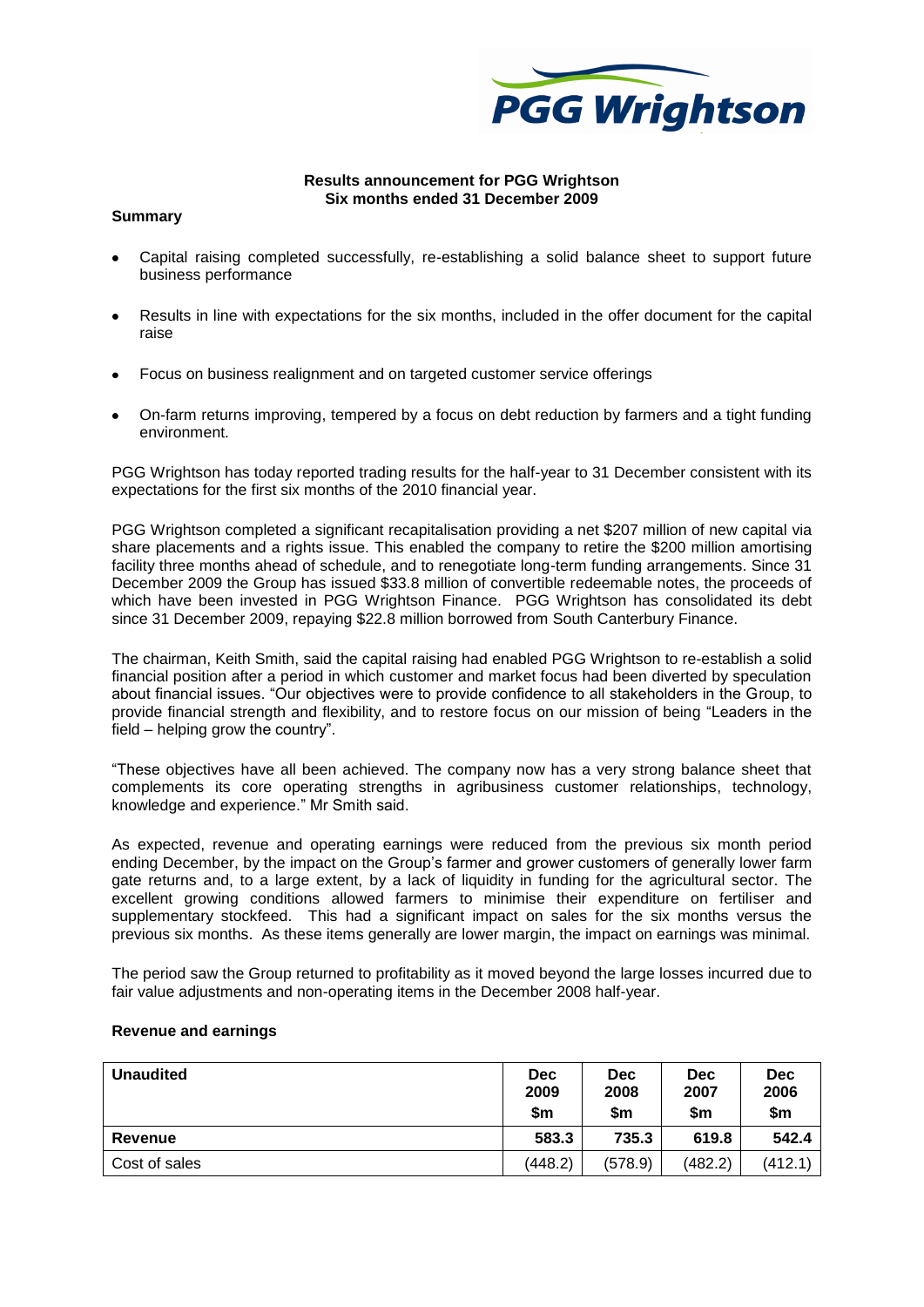

| <b>Gross profit</b>                                                      | 135.1  | 156.4  | 137.6  | 130.3 |
|--------------------------------------------------------------------------|--------|--------|--------|-------|
| Earnings before interest, tax, depreciation and<br>amortisation (EBITDA) | 24.9   | 45.1   | 29.5   | 27.1  |
| Depreciation and amortisation expense                                    | (3.6)  | (3.3)  | (2.9)  | (3.2) |
| <b>Results from operating activities</b>                                 | 21.3   | 41.8   | 26.6   | 23.9  |
| Equity accounted earnings of associates                                  | 0.8    | 0.9    | 0.6    | 0.7   |
| Non-operating items                                                      | (0.2)  | (8.1)  | 6.1    | 10.1  |
| NZFSU performance fee                                                    |        |        | 11.9   |       |
| Fair value adjustments                                                   | 6.6    | (47.2) | 9.0    |       |
| Net interest and finance costs                                           | (24.2) | (15.8) | (10.2) | (9.6) |
| Income tax expense                                                       | (0.2)  | (1.0)  | (9.4)  | (4.5) |
| <b>Profit from continuing operations</b>                                 | 4.1    | (29.4) | 34.6   | 20.6  |
| Profit/(loss) from discontinued operations (net of<br>income tax)        |        | (3.4)  |        |       |
| Profit for the period                                                    | 4.1    | (32.8) | 34.6   | 20.6  |

Revenue from continuing operations was \$583.3 million, compared with a historical high level of \$735.3 million in the December 2008 half-year. The 2008 half year was driven by the record dairy payout and buoyant lamb returns. Gross Profit of \$135 million included an improvement in the overall gross profit percentage for the six months to 31 December, from 21.3 percent to 23.2 percent.

|                                             | <b>Dec</b><br>2009<br>\$m | <b>Dec</b><br>2008<br>\$m | <b>Dec</b><br>2007<br>\$m | <b>Dec</b><br>2006<br>\$m |
|---------------------------------------------|---------------------------|---------------------------|---------------------------|---------------------------|
| <b>EBITDA for six months to 31 December</b> | 24.9                      | 45.1                      | 29.5                      | 27.1                      |
| EBITDA for the full year $1$                | 73.4                      | 80.9                      | 83.6                      | 67.3                      |
| Half year EBITDA as a % of Full Year EBITDA | 34%                       | 56%                       | 35%                       | 40%                       |

EBITDA for the Period as a percentage of total EBITDA was in line with the prior years' seasonal earnings profile after an unusual result in earnings timing for the six months ended 31 December 2008.

Cash flow from operations improved by \$9.3 million to a net cash outflow of \$39 million when compared to the December 2008 performance and is consistent with the seasonal nature of the business. Net interest and finance costs increased from \$15.8 million to \$24.2 million, including establishment fees arising from the renegotiation of banking facilities and additional financing costs, including the subordinated debt facility that was not in place in December 2008, and hedging expenses.

Profit for the period was \$4.1 million – a significant improvement on the \$32.8 million loss for the previous corresponding period. The result for the previous December half reflected non-operating losses totalling \$8.1 million and fair value adjustments with a total negative effect of \$47.2 million. In the latest December half-year, these items were favourable by a net \$6.3million.

Revenue and earnings expectations were published as part of the Prospective Financial Information within the Offer Document for the capital raising, dated 20 November 2009. Profit for the period to

<sup>-</sup><sup>1</sup> EBITDA for 2010 Financial year has been assumed to be the \$73.4m estimate in the offer document for the capital raise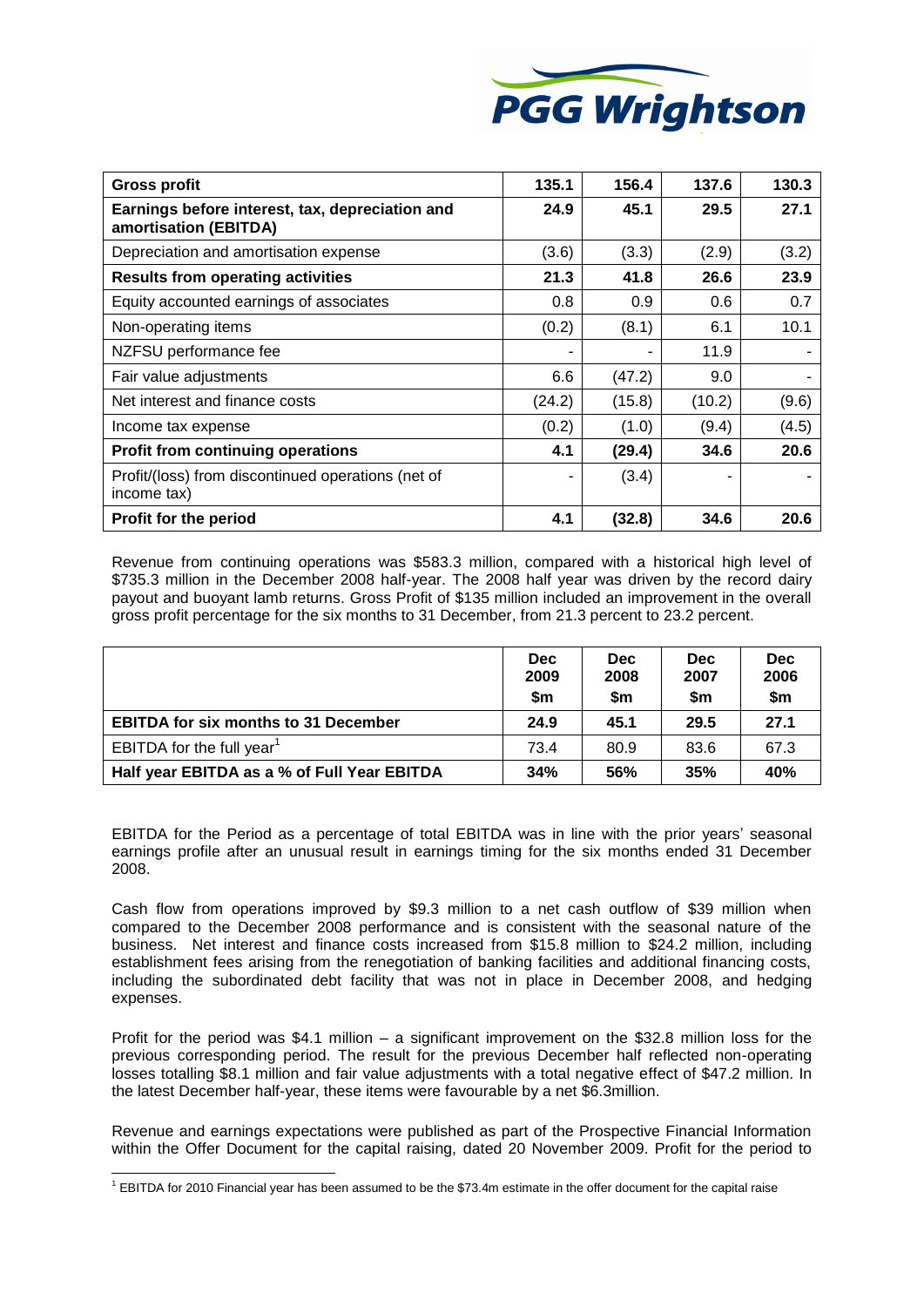

December was consistent with the expectation of contribution for the six months towards profit for the full financial year of \$24.1 million.

Consistent with the Offer Document no dividend has been declared for the period. An interim dividend of 5 cents per share was paid for the December 2008 half-year.

### **Operating performance**

The Managing Director, Tim Miles, said operating conditions had been very difficult, with revenue reduced by a pullback in customer spending prompted by the state of farm gate returns and cash flows. The impact was most severe early in the season from the dairy sector, where farmer confidence started low after earlier declines in milk payouts. There was also caution in the sheep and beef and arable sectors, driven by reduced prices for lamb and grain leading to less optimistic industry sentiment. Consequently the half-year has seen an environment where farmers have been challenging their input costs and conserving cash, as they review levels of debt against a background of reduced funding being made available from banks to the agricultural sector.

In the Customer Services division, Rural Supplies was affected by the general reduction in farmer spending, and Fruitfed Supplies by weather impacts on spraying and depressed conditions in viticulture in particular. The livestock market saw unusually good climatic conditions across most of the country, and thus strong feed availability prompting farmers to hold stock to gain weight. Consequentially the Livestock business experienced a reduction in sheep and cattle volumes for trading. Prices appear to be tracking well, providing some offset.

In the Seeds, Grain and Nutrition division, the Seeds and Grain business unit held earnings close to previous levels with strong results in export markets and good spring brassica sales in New Zealand. Earnings from Nutrition were lower as dairy farmers reduced purchases of supplementary feed products.

In the Financial Services division, the Finance business experienced an increase in net interest margins which were utilised to cover the cost of the Crown Retail Deposit Guarantee Scheme and to provide additional provisioning of \$4 million on the loan book. In February, PGG Wrightson Finance (PWF) received a BB (stable) rating from Standard and Poor's. This is a solid rating that allows PWF to elect to enter into the extended Government Guarantee Scheme. The Real Estate business experienced a continued trough in sales largely due to lack of funding available for potential buyers. During current market conditions action has been taken to minimise costs but maintain structure and presence in the market for the future. We remain convinced that in normal times the Real Estate business can make an important contribution. Earnings from the Funds Management business and the Insurance joint venture with Aon New Zealand showed continued growth.

Earnings from the South America division grew in local currency terms, but unfavourable exchange rates diluted the impact in NZ dollars. The Seeds business in Uruguay consolidated its leadership in pasture systems, with growth in summer and winter crops, agrichemicals and fertilisers.

"Overall, our operations have adjusted to what remains a difficult environment," Mr Miles said. "The reduction in costs has been vital in this regard. We are now seeing evidence of improvement in operating conditions in some sectors, but with weaker than expected trading from Real Estate and Livestock on reduced volumes and viticulture affected by weather."

### **Financial position**

The Group raised gross proceeds of \$216.9 million through a \$36.2 million placement of shares to Agria Corporation and a \$180.7 million rights offer to existing shareholders. On 23 November 2009, 41.1 million ordinary shares at a price of \$0.88 per share were issued to Agria for an issue value of \$36.2 million. These shares were eligible to participate in the subsequent rights offer. Eligible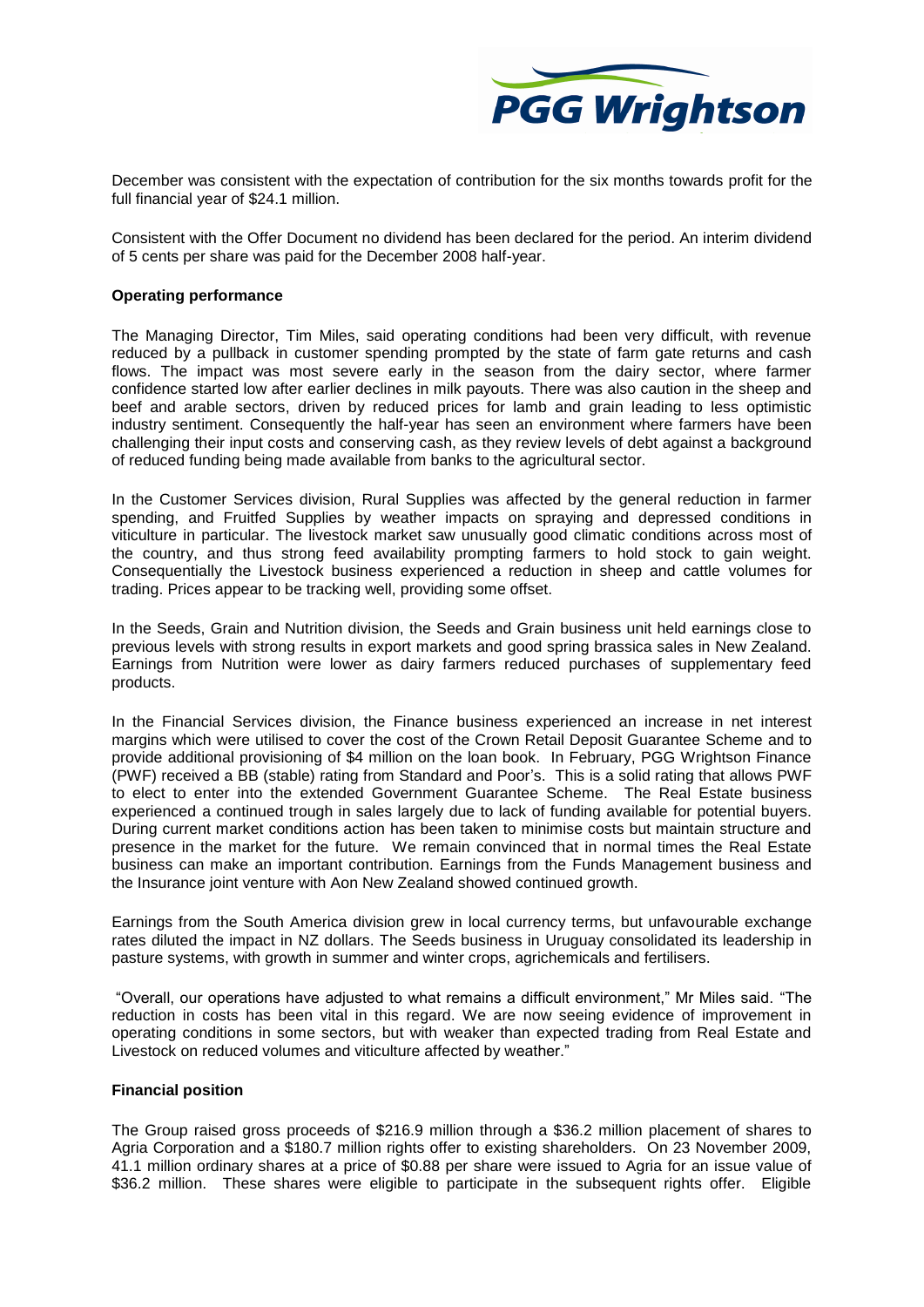

shareholders on 26 November 2009 were entitled to subscribe for nine new shares for every eight existing shares at an issue price of \$0.45 per new share.

The rights offer resulted in the issue of 401.5 million new shares, for consideration of \$180.7 million. Offsetting the \$216.9 million increase in equity were \$9.9 million of costs associated with the Agria placement and the rights offer, resulting in a net equity increase of \$207.0 million.

The Group's balance sheet has thus been fundamentally reshaped as a result of the capital raising. The Board now considers that the balance sheet provides more than adequate funding capacity to see the Group through any foreseeable market and trading conditions, but the company continues to be focussed on cash flows and further reducing debt.

The Group also raised approximately \$33.8 million in January 2010 from the issue of US\$25 million in Convertible Redeemable Notes [CRNs] to Agria Corporation, with the proceeds being invested in preference shares issued by PGG Wrightson Finance. The purpose of this investment was to enhance regulatory capital and provide greater liquidity and capacity for growth in the Finance business.

PGG Wrightson Finance has a diversified funding base that includes deposits, bonds, parent company equity and the support of three major banks. The additional funding boosted the existing capital base of PGG Wrightson Finance to assist it to execute its business plan in a changing commercial and regulatory environment, along with the solid rating from Standard and Poor's of BB (stable), which allows PWF to enter into the extended Government Guarantee Scheme.

#### **Governance**

The Chairman of PGG Wrightson, Keith Smith, has today announced a series of changes to the Board of Directors.

The changes will reduce the Board from 11 to 10, with the continuation of an independent chairmanship.

Sir John Anderson, who has had a distinguished career in business and community service with particular involvement in the banking, finance and rural sectors, will join the Board as an independent director and become Chairman.

Keith Smith, who has been a director since the formation of the company in 2005 and chairman since July 2009, will remain on the Board as an independent director.

Craig Norgate and Baird McConnon, who have been directors since the formation of PGG Wrightson as nominees of Rural Portfolio Investments Limited (RPI), will step down from the Board. Both were directors of Wrightson when that company merged with Pyne Gould Guinness in 2005 to form PGG Wrightson. Mr Norgate was Chairman of PGG Wrightson from October 2007 to July 2009, having previously been Deputy Chairman.

Alan McConnon, who has been nominated by RPI, will become a director of PGG Wrightson. Mr McConnon is a director of a number of businesses involved in wine, agri-genetics, primary produce marketing, information technology and medical equipment.

Murray Flett, who has also been an independent director of PGG Wrightson since its formation, will step down from the Board.

David Cushing will become an alternate director for Alan Lai. Chris Boddington will become an alternate director for Xie Tao.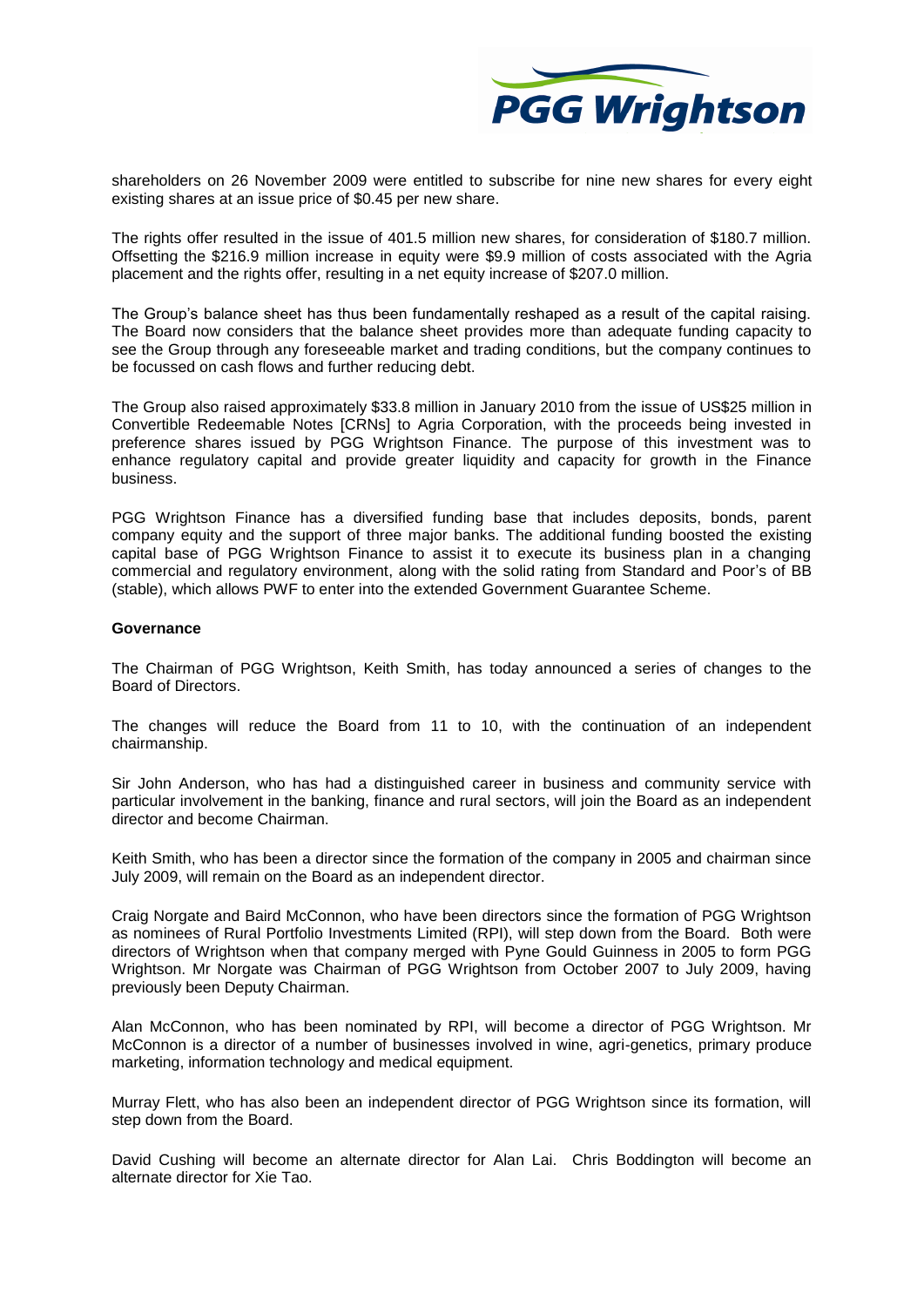

The changes will take effect from 1 March 2010.

The Board will be reviewing the roles and capabilities of directors as part of normal Board review processes.

The full composition of the Board following the changes announced today will be:

Sir John Anderson (Chairman) Sir Selwyn Cushing George Gould Bruce Irvine Alan Lai Alan McConnon Keith Smith Xie Tao Bill Thomas Tim Miles (Managing Director)

In February 2010, PGG Wrightson Finance announced the appointment of two independent directors, as required under the Reserve Bank's new regulatory framework. Mike Allen, a professional director with an extensive background in corporate and investment banking, was appointed independent Chairman. The other independent director appointed was Noel Bates, who has substantial banking experience in New Zealand and the United Kingdom, including executive roles with ANZ Bank, Bank of Tokyo and Citigroup. Mr Bates has significant experience in the rural sector covering management, advisory and consultancy roles.

### **Outlook**

The Prospective Financial Information published in November 2009 – forecasting EBITDA of \$73 million and profit from continuing operations of \$24 million – remains broadly consistent with the Board's expectations. With the key trading months of March, April and May yet to come, it is difficult to predict the full year's outcome.

There appears to be a general lift in farmer and grower sentiment from recent improvements in dairy commodity prices and global economic conditions. Expectations must be tempered with caution, given the uncertain outlook for other agricultural sectors, tighter bank lending environment and the unpredictability of currency and interest rates. As always the Autumn seed planting season in NZ and Australia will have a material bearing on our full year performance.

Poor returns in the viticulture sector and climatic conditions may see a lower than expected outcome from Fruitfed. It is clear that the lack of available funding is affecting the Real Estate market and will likely result in a worse trading result than previously predicted for that business. Climatic conditions supporting grass production and destocking in prior years have seen a real reduction in livestock trading to date, which might affect earnings for the year.

Against that, the higher Fonterra payout announcement of \$6.05 (compared with the original announcement of \$4.55), along with better prices in beef and sheep, could flow through to an improvement in earnings. Good rainfall in the eastern seaboard of Australia could result in improved seed sales in Australia.

For the medium and long terms, we are confident that markets for agricultural products, and thus operating conditions for PGG Wrightson, will improve due to the continued increase in global demand for food. The Group is well-placed to take advantage of that dynamic.